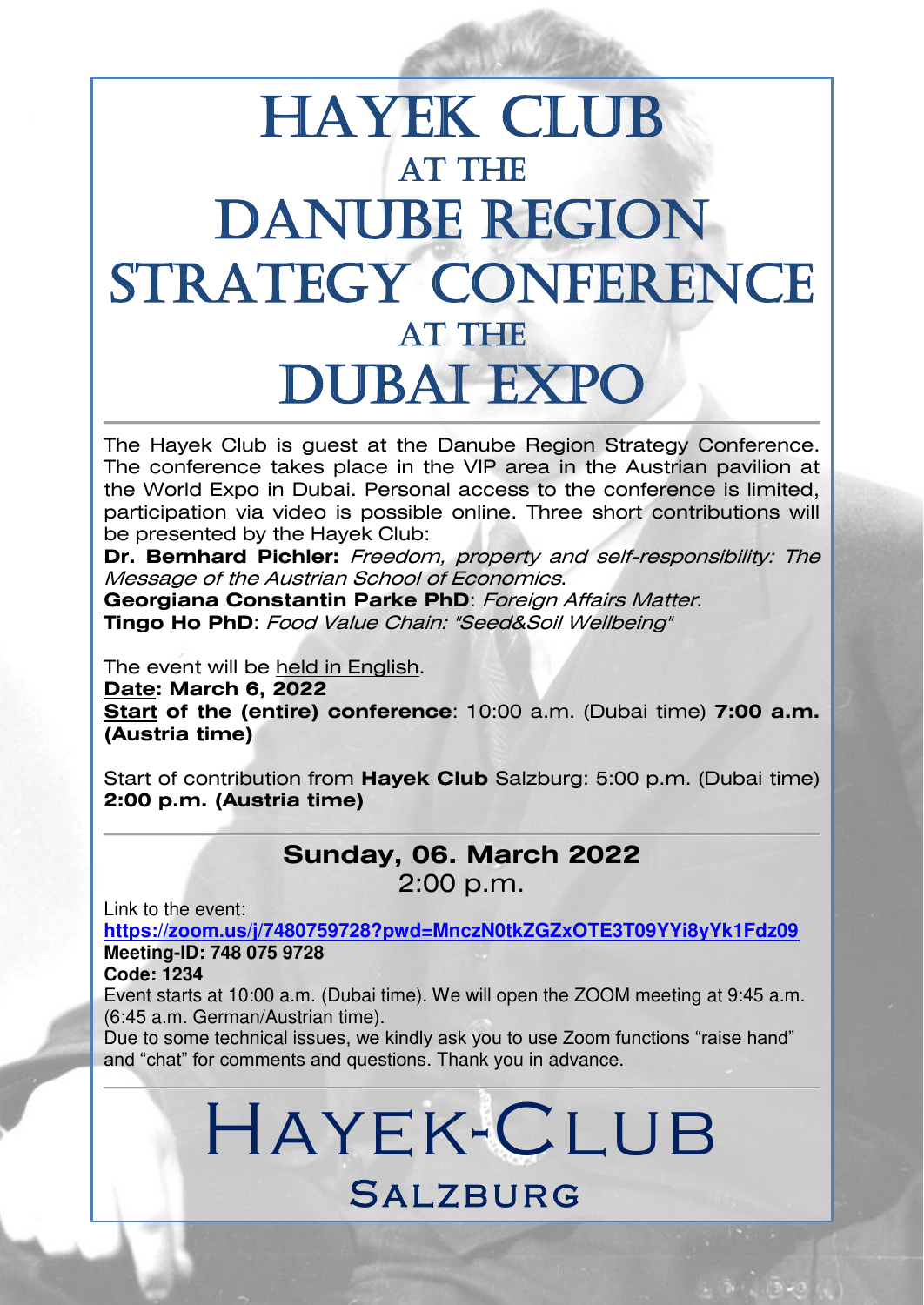

## Working Paper: Welcome to the Dubai Expo

Draft V10 1 short, only for personal handpicked use)

## Summary: Connecting Minds, Creating the Future

**U.S. Secretary of CommerceCarlos Gutierrez challengedour Supply Chain Design & Logistics Community** at the Council of Supply Chain Professionals (CSCMP) Annual Conference at the Convention Center in San Diego in 2010 in his Key Notes:

- claiming that "**Doha is going no-where**"
- demanding from us to take **a more active role**
- referring to terms like**"Multipolar World Order"**f.e. published in 2008 by the National Intelligence CouncilUSA (NIC) Report**Global Trends 2025 in a Transformed World**.

Parallel the Report of Erhard Busekcame up with**"10 Years Southeast European Cooperative Initiative (SECI) – From Dayton to Brussels"**which became the fundament of our 10 + Years Collaboration drivenby CSCMP&SECI between late 2009 and2021:

- o *from the CHICAGO Navy Peer, when Rick Blasgen, President of CSCMP has given us his FINAL GO and authorized Ting Ho and Ernst Schmied at the CSCMP Annual 2009 in Chicagoto make our professional minds how to cope with this emerging challenge(s).*
- o *leadingusto a Narrative from the CHICAGO NAVY PEERin 2009to the SAN DIEGOPACIFIC Coastline in 2010and via the SALZBURG PITTER in 2011 &SALZBURG PETER in 2014 and the MUNICH OCTOBERFEST 2021to the DUBAI/EXPO 2020 in 2021/2022 with a Number of DMRBW's in collaboration with SECI in the Vienna Hofburg.*

As a factor for success, we were able to team up with the vision of Dr. Erhard Busek, fmr. Vice-Chancellor, Republic of Austria, and SECI[\(www.seci.org\)](http://www.seci.org/), who

- publishedthe report **"from Dayton to Brussels, 10 Years Southeast European Cooperative Initiative""**
- lookedinto alternative Cooperative Models addressing "MultilateralRelations and Implications of aMultipolar World".

The European Union via the **EU Parliament honored this creating 2 Macro-Regional Pilots**:

- **EUSBR: EU Strategy for the Baltic Region.**
- **EUSDR: EU Strategy for the Danube Region.**

It is our honor and pleasure that, with the blessing of Dr. Erhard Busek, we actually are continuing our **mission for another 5 years with a 2025 horizon**. A highlight of this period and our honor and pleasure is the **Presentation of the Danube Macro Region (Danube Tech Valley) on a global scale at the Dubai Expo 2020/2021 between Feb 09 and March 06 2022**.

At the Dubai Expo 2021/2022the main objective for the **Danube Macro Region**is

- **Connecting Minds**at the largest Global Event 2021/22, first Time in the Arabian World.
- **Creatingthe Future**with UAE in the Gulf Region and other emerging (Macro) Regions.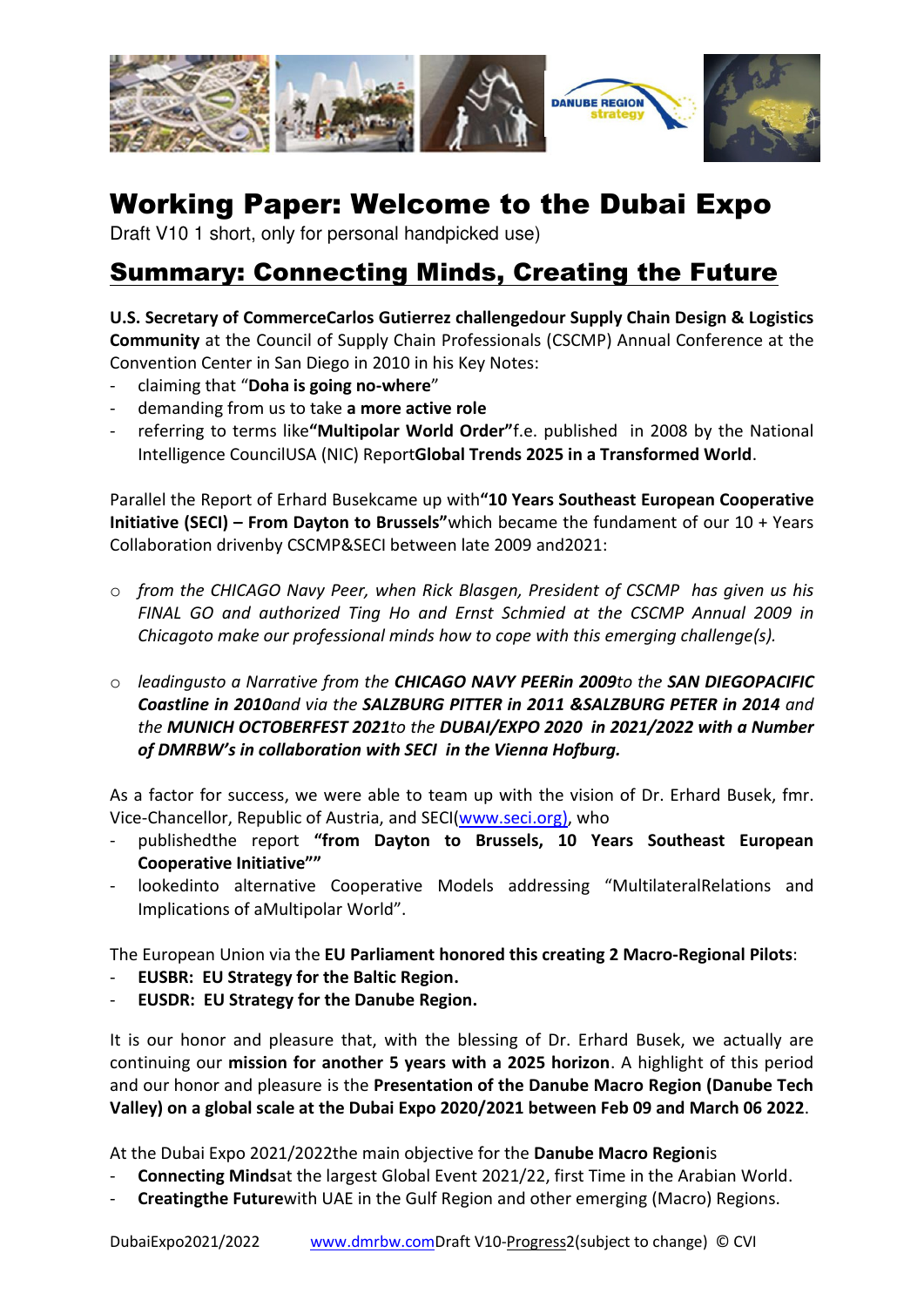



## Agenda

- 1. Welcome
	- Narrative of our Mission and Program Committee
	- Program in Preparation with main events
- 2. Danube Day 1 on Feb 09 2022
	- Event 1: morning
	- Event 2: afternoon
- 3. Danube Day 2 on March 06 2022
	- Event 1: morning
	- Event 2: afternoon
- 4. Side Events
	- planned
	- spontaneous
- 5. Events Program Administration
	- Local
	- Remote
- 6. Organisational Matters
- 7. Contactpoint
- 7.1. PR Travelling& Sightseeing
- 7.2. Promotion
- 7.3. Press &Follow Up2H 2022+
- 7.4. Documentation
- 7.5. Hotline
- 7.6. Annexes

Welcome Local and Remote to the Greatest Event in 2021/2022 with the Location Dubai. Ernest Schmied [www.dmrbw.com](http://www.dmrbw.com/) [office@dmrbw.com](mailto:office@dmrbw.com)

1<sup>st</sup>Photofrom left: Dubai Core team with Ting HO, HH Sheikh Ahmed, Ali Al Jallaf, Issa Balluch, Ernst Schmied and Dominik Schmied (Photograph).

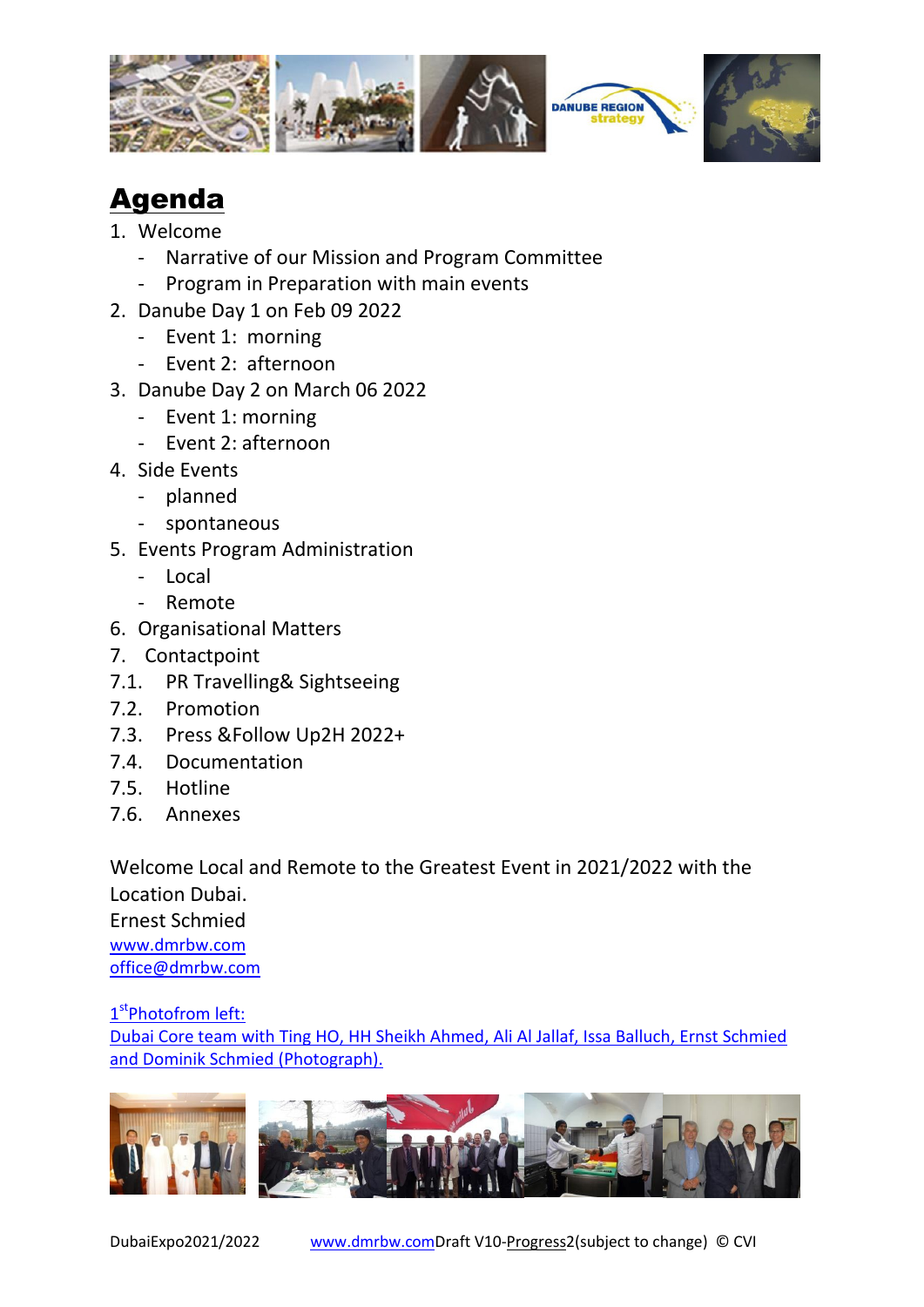

## 1.Welcome

- 1.1. Narrative of our Mission and Program Committee
- 1.2. Overview Program in Preparation with Main Corner Stone Events

Location: Austrian Pavilion, TBA

### 2. DubaiDanubeDay1Feb 09 2022, 10:00 – 18:00

Opening and Key Notes from Dr. Erhard Busekaboutthe Pilot Region "Danube Macro Region"supported by Dr. Johann Sollgruber on "Trade Lines Design and Trade Agreements"and Univ.-Prof. Dr. Dietmar Winkler with "Islam along the Danube" (and Volga), Understanding History and Cultural Challenges (SWOT) and its implications for "Security & Teamwork also in Supply Chain Design & Logistics".

#### **DubaiDanubeDay109.02.2022Morning Event Chair Event: Johann Sollgruber**

- Welcome 09:00-10:00 Opening & Key Words: "Danube Macro Region"
- Session 1 10:00-11:00 Learning from the History
- Session 2 11:10-12:00 Arts and Culture
- Session 3 12:00-13:00 Trade & Trade Agreements

#### **DubaiDanubeDay1 09.02.2022 Afternoon Event Chair Event: Olaf Holzgrefe**

- Session 1 14:00- 15:00 Keynotes&Panel: Mobility & Assembly Industries
- Session 2 15:00- 16:00 Keynotes&Panel: Powertrains & Energy
- Session 3 16:00 -17:00Keynotes&Panel: R&D &Business Plans (&3DCE)

**Summary** 17:00- 17:30 Panel **Reception** Evening (tbc: Creek & Dessert)

#### Annexes

- Session Description Format und Speaker and Panelist Confirmation Format
- Definition of Technical Equipment needed for Remote Participation
- Contact point to all Invited Content Partners.

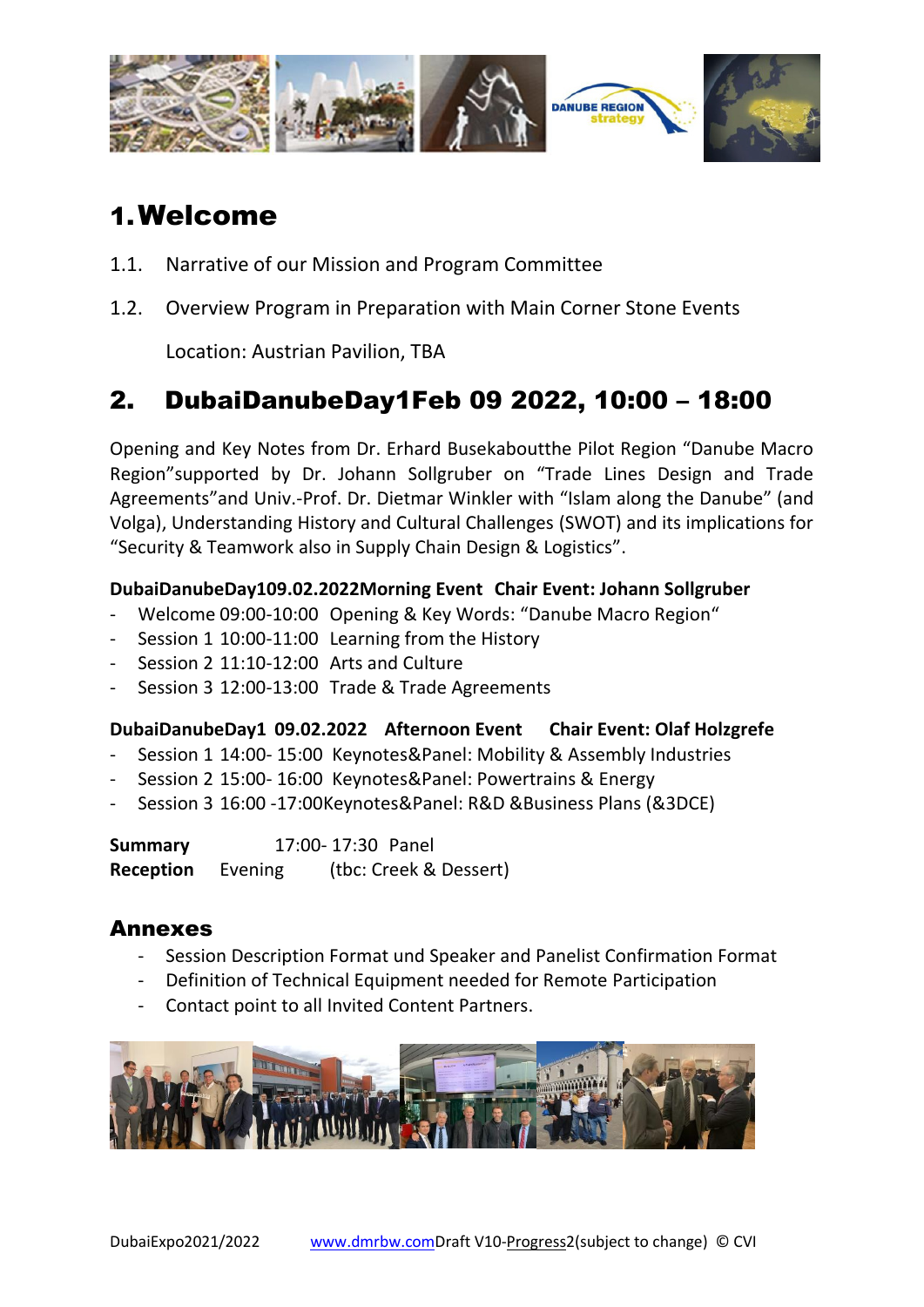

## 3.DubaiDanubeDay2 (March 06 2022, 10:00–18:00)

Opening &Key Notes fromDr. Richard Schenz & Rick Blasgen supported by Mag. Franz Nauschnigg& Salim Hamad (and tbc via HCS) about Creation and Follow The Money (along Supply Chain Design & Logistics) from an Arab and European View (SWOT) also addressing Energy Matters.

Also not forgetting addressing the Role of India….

#### **DubaiDanubeDay2 06.03.2022 Morning Event Chair Event: Franz Nauschnigg**

- Opening  $10:00-10:30$  Pilot "Danube & Baltic"(Multipolar) Macro Region
- Session 1 10:30-11:15 Financing Infrastructure and Inventories/Revenues
- Session 2  $11:15-12:00$  Impact of Energy Pricing and Supply
- Session 3 12:00-13:00 Case India: Support of Trade & Trade Agreements

#### **DubaiDanubeDay 06.03.2022 Afternoon Event Chair Event: Jürgen Raizner**

- Session 1 14:00- 15:00 Keynotes&Panel: Food from Seed and Soil to Table
- Session 2 15:00- 16:00 Keynotes&Panel: Connectivity & Foreign Affairs
- Session 3 16:00 -17:00 Keynotes&Panel: Procurement &Infrastructure
- **Summary** 17:00 18:30 Panel: Security begins with Teamwork
- **Reception** Evening (tbc: Creek & Dessert)

#### Annexes:

- Session Description Formats
- Speaker &Panelist Confirmation Formats
- Definition of Technical Equipment needed for Remote Participation
- Contact point to all Invited Content Partners and Single Point of Contact.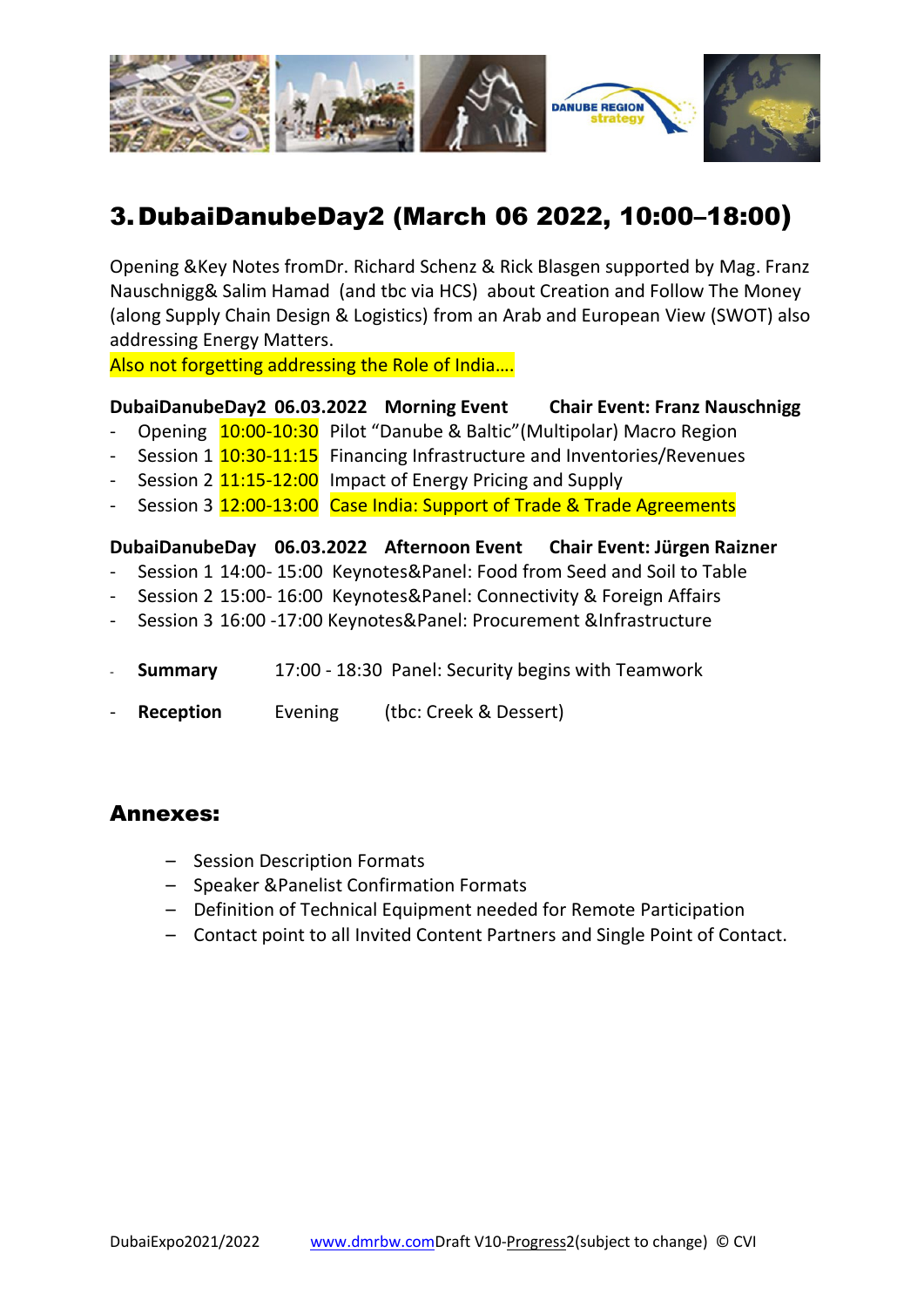

## 4. Program Execution

The main Program will be executed in parallel, locally and remotely.

Due to the Size and Capacity of the Location in the Austrian Pavilion and to service also our relevant networks, both **Cornerstone Events on Feb 09 and March 06 2022will be hold locally at the Expo and also parallel remotely via Webinar** given **access to the Content PartnersNetworks** like CSCMP, BME, SCLG, OWWF, Steinbeis, RIAC, India Logistics, Canton Fair etc.

**Participants:** Focus on Supply Chain Design & Logistics Local & Remote in Business and the Civil Sector

- **Danube Macro Region: Countrieswith a Pavilion**
- **Danube Macro Region:** Countries without a Pavilion
- **Top 10 Countries globally**, 1) US, 2) China, 3) India, 4) Russia, 5) UAE/OMAN, 6) Brazil/Mexico, 7) Kenia/South Africa, 8) Egypt, 9) Iran
- (Countries around the Persian & Arab Gulf)
- **Content Partners**: 1) CSCMP incl. all Roundtables in and outside USA, 2) BME, 3) SCLG, 4) Steinbeis, 4) OWWF, 5) Interrail, 5) RIAC, 6) India Supply Chain, 7) Canton Fair Trade, 8) RBWC, 9)BICu.a.
- **Competencies:** 1.1) Governance, 1.2) RoL, 1.3) Connectivity, 2.4) Infrastructure, 2.5) R+D und PEP, 2.6 Supply Chain Design, 3.7) Industry 4.0, 3.8) Procurement, 3.9) Logistics, 3.10) HR
- **Content:** 1) Food Chain/Seed to Wellbeing, 2) Assembly Based to Mobility), 3) Process based Pharma & Chemical to Health, 4) History, Culture &RoL, 5) Money &Tradelines

#### - **Contact Points F2F**

- 1<sup>st</sup>: Preparation and Invitation
- 2<sup>nd</sup>: Welcome in the Austrian Pavilion, Participation Events
- 3<sup>rd</sup>: Re-Visiting
- $-4$ <sup>th</sup>: Review & Summary Events in 4Q2022 in 1) Washington, 2) Berlin, 3) Munich, 4) Dubai, 5) New Delhi, 6) Moscow, 7) Peking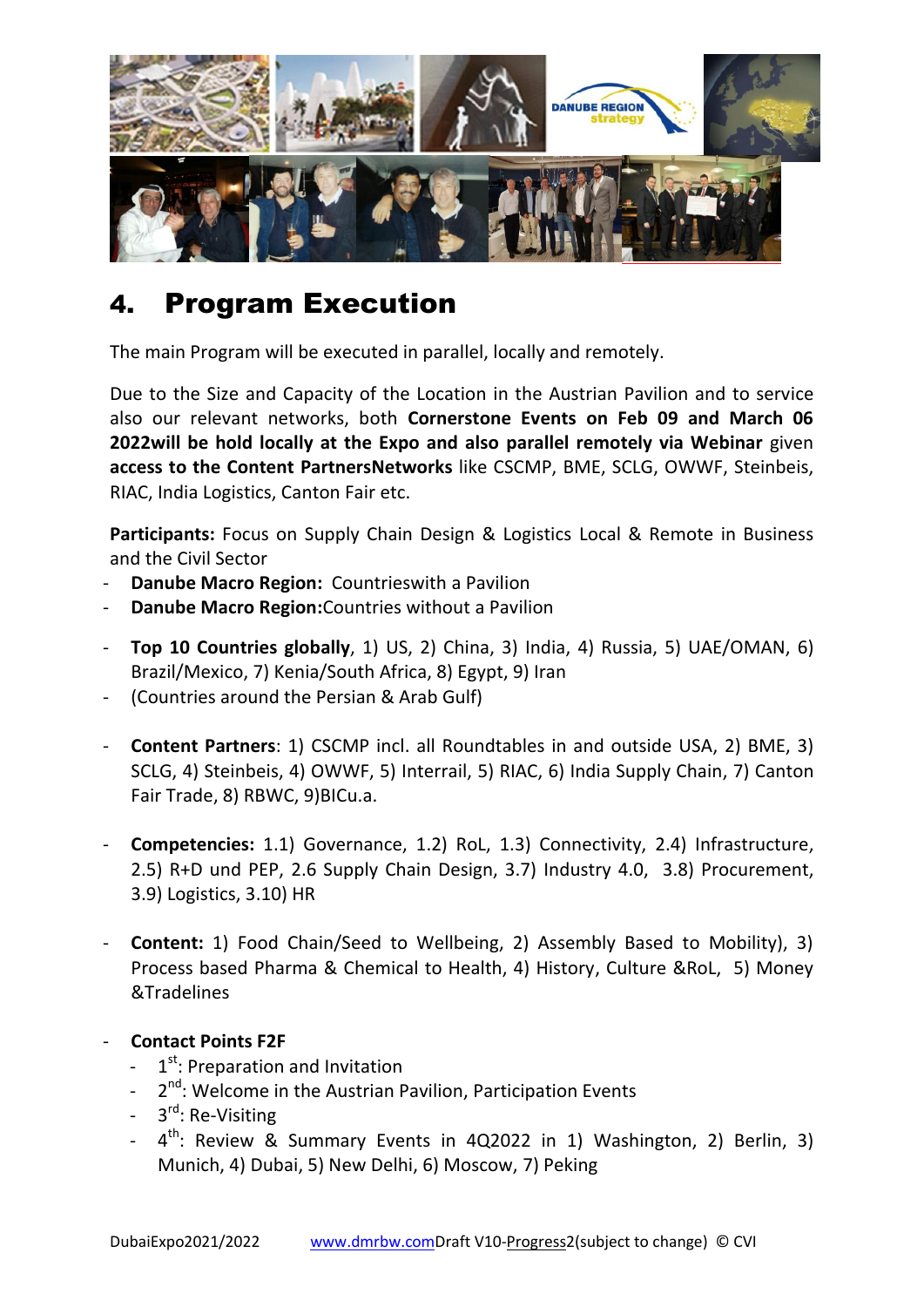

## 5.Side Events

#### o **Planned Side Events**

- o There are a number of Side Events in the Format of Business and Finance Dialogs planned. This plan will include a number of 10 pre-defined Pavilions like Serbia, Romania, Slovakia etc. but also India, Malaysia etc. still to get fixed in 2021.
- o There will be also an Event hosted by the SCLG / Dubai Supply Chain Logistics Group with presence of person who enabled their foundation and 20 Years operation.

#### o **Spontaneous Side Events**

o As there will be Visit Tours to other Pavilions planned also on short notice. This will include possible Business Trips to Oman, Iran and Kenia but also to other Persian Gulf Countries etc.on February 09 and March 062022.

## 6. Spouse Program

There will be **tailor-madededicated Spouse Programs** available also with Sightseeing in Dubai, UAE and Oman also with **Contacts directly to Families**.

It's also intended to advice on **Cruise Ship Tours** around the Persian and Arabian Gulf…

## 7. Other

- **Contact point on Feb 09 2022 and March 06 2022** 
	- There will be a 24 hours Contact Point available and a Central Meeting Point.
- **PR Travelling & Sightseeing** 
	- There are a number of opportunities and a lot to see.
- **Promotion** 
	- TBA
- **Press & Follow Up 2H 2021+** 
	- We will start with PR & Press work end of June 2021, when the CV19 situation is much clearer.
	- Media Advisory
- **Documentation**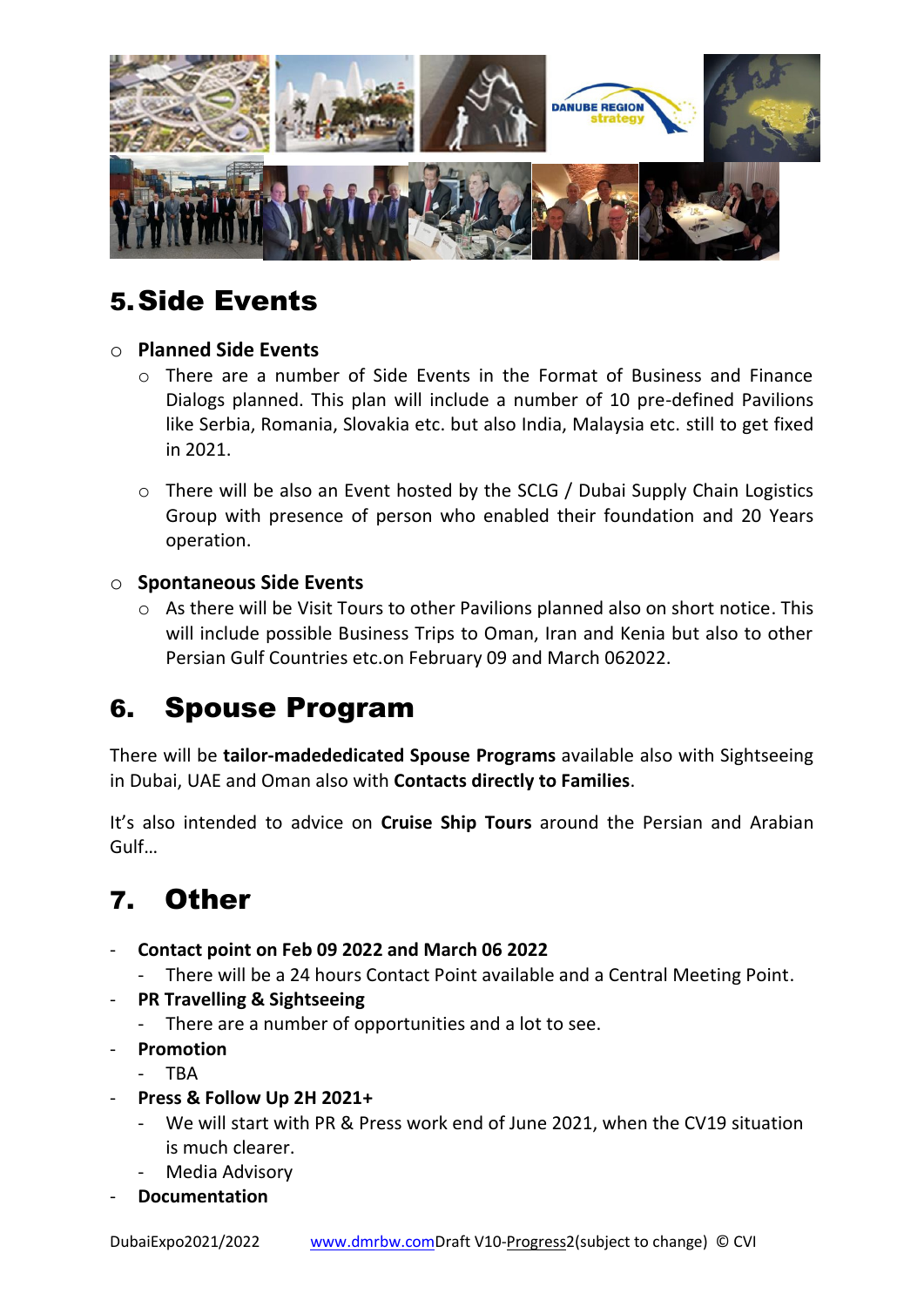

It is planned to create a Docu about this  $10 +$  Years Narrative ready  $1Q2023$ 

## 8.Hotline

## 9.Annexes:

- Teams in Support
- Contact & Meeting Points
- Session Descriptions
- Speaker &PanelistConfirmation
- Programm Versionshort
- Programm Version long

#### **DMRBW2022**

#### **[www.dmrbw.com;](http://www.dmrbw.com/) [office@dmrbw.com](mailto:office@dmrbw.com)**

**Dr. Ernst Schmiedm: +43 660 567 5577 DANUBE MAKRO REGION BUSINESS WEEK 2020-2025 DMRBW 2021 Oct 04 – 10 2021 Regensburg – Giurgiu/Ruse – Craiova - Constanta/Bucaresti**  Chair Business Week 2015 - 2025 Conference & Program Committee **Danube Macro Strategy, a 10 Years Narrative in Supply Chain Strategy:**  *"From the Chicago Navy Peer & San Diego's Pacific Coastline via Salzburg's Pitter & Peters Keller, the Vienna Hofburgand Hofbräu Keller (at Munich Octoberfest) to the DubaiExpo 2021/2022"*















Institute for the Danube Region<br>and Central Europe